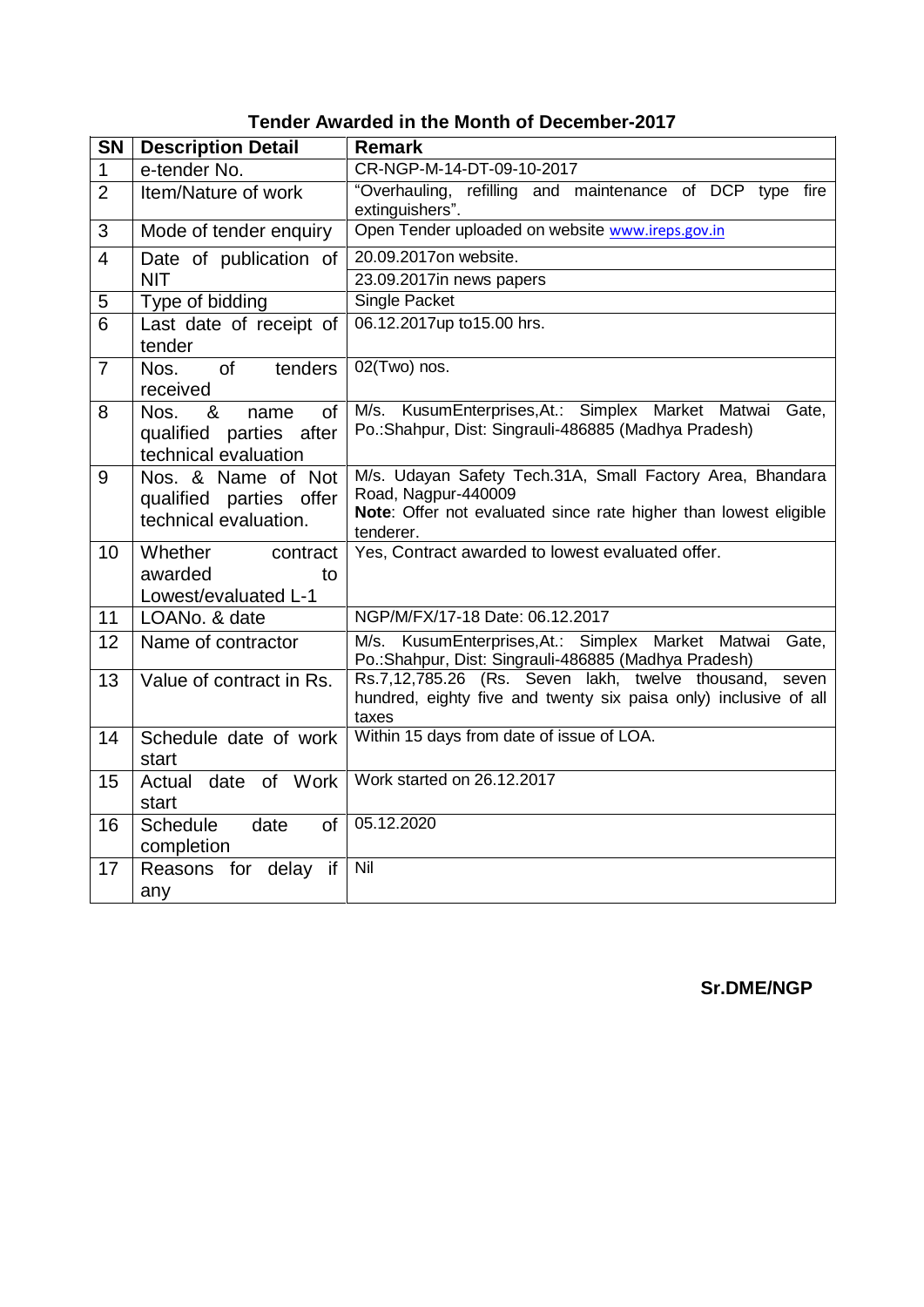| Tender Awarded in the Month of December-2017 |  |  |  |
|----------------------------------------------|--|--|--|
|----------------------------------------------|--|--|--|

| <b>SN</b>       | <b>Description Detail</b>                                              | <b>Remark</b>                                                                                                                                                                                                                                                                                                                                             |  |
|-----------------|------------------------------------------------------------------------|-----------------------------------------------------------------------------------------------------------------------------------------------------------------------------------------------------------------------------------------------------------------------------------------------------------------------------------------------------------|--|
| $\mathbf{1}$    | e-tender No.                                                           | CR-NGP-M-15-DT-17-10-2017                                                                                                                                                                                                                                                                                                                                 |  |
| $\overline{2}$  | Item/Nature of work                                                    | "Certification of (a) Integrated Management System (IMS)<br>consisting of ISO 9001:2015 QMS, ISO 140001:2015 EMS and<br>OHSAS 18001:2007 for Coaching Depot Nagpur & ROH Depot<br>Aini of Nagpur division and (b) ISO 9001:2015 for ARTs &<br>ARMEs of Nagpur division".                                                                                  |  |
| 3               | Mode of tender enquiry                                                 | Open Tender uploaded on website www.ireps.in                                                                                                                                                                                                                                                                                                              |  |
| 4               | Date of publication of                                                 | 17.10.2017on website.                                                                                                                                                                                                                                                                                                                                     |  |
|                 | <b>NIT</b>                                                             | 20.10.2017 in news papers                                                                                                                                                                                                                                                                                                                                 |  |
| 5               | Type of bidding                                                        | Single Packet                                                                                                                                                                                                                                                                                                                                             |  |
| 6               | Last date of receipt of<br>tender                                      | 21.11.2017up to15.00 hrs.                                                                                                                                                                                                                                                                                                                                 |  |
| $\overline{7}$  | Nos. of tenders received                                               | 05(Five) nos.                                                                                                                                                                                                                                                                                                                                             |  |
| 8               | Nos. & name of qualified<br>parties after technical<br>evaluation      | $1_{-}$<br>M/s. Quest Certification Private Limited, NGO Colony,<br>Adambakkam, Chennai- 600088<br>2. M/s. KBS Certification Services Pvt. Ltd.414-424, Om Shubham<br>Tower, Neelam Bata Road, NIT, Faridabad-121001<br>3. M/s. EKI Energy Services Limited, Enking Embassy, Office No.<br>201, Plot No. 48, Scheme 78 Part 2, Vijay Nagar, Indore-452010 |  |
| 9<br>(a)        | Nos. & Name of Not<br>qualified parties after<br>technical evaluation. | M/s.Virtue Certification<br>System Private<br>4.<br>Limited<br>28,<br>DefenceKaramchari Co-Op. Society, Sama Road, Vadodara-<br>390008<br>5. M/s. Six Sigma Quality International 108 Mehta Chamber,<br>Station Road, Vasi West, Mumbai- 401202                                                                                                           |  |
| 9<br>(b)        | Nos. & Name offer not<br>evaluated since higher<br>side.               | 2. M/s. KBS Certification Services Pvt. Ltd.414-424, Om Shubham<br>Tower, Neelam Bata Road, NIT, Faridabad-121001<br>3. M/s. EKI Energy Services Limited, Enking Embassy, Office No.<br>201, Plot No. 48, Scheme 78 Part 2, Vijay Nagar, Indore-452010                                                                                                    |  |
| 10              | Whether<br>contract<br>awarded<br>to<br>Lowest/evaluated L-1           | Yes, Contract awarded to lowest evaluated offer.                                                                                                                                                                                                                                                                                                          |  |
| 11              | LOANo. & date                                                          | NGP/M/C&W/IMSDate: 18.12.2017                                                                                                                                                                                                                                                                                                                             |  |
| 12 <sub>2</sub> | Name of contractor                                                     | <b>NGO</b><br>M/s.<br>Certification<br>Private<br>Limited,<br>Colony,<br>Quest<br>Adambakkam, Chennai- 600088                                                                                                                                                                                                                                             |  |
| 13              | Value of contract in Rs.                                               | Rs. 2,11,220.00 (Rs. Two lakh, eleven thousand, two hundred<br>and twenty only) inclusive of all taxes                                                                                                                                                                                                                                                    |  |
| 14              | Schedule date of work<br>start                                         | Within 15 days from date of issue of LOA.                                                                                                                                                                                                                                                                                                                 |  |
| 15              | of Work<br>Actual<br>date<br>start                                     | Not started yet.                                                                                                                                                                                                                                                                                                                                          |  |
| 16              | <b>Schedule</b><br>date<br>of<br>completion                            | 17.12.2020                                                                                                                                                                                                                                                                                                                                                |  |
| 17              | Reasons for delay if any                                               | Nil                                                                                                                                                                                                                                                                                                                                                       |  |